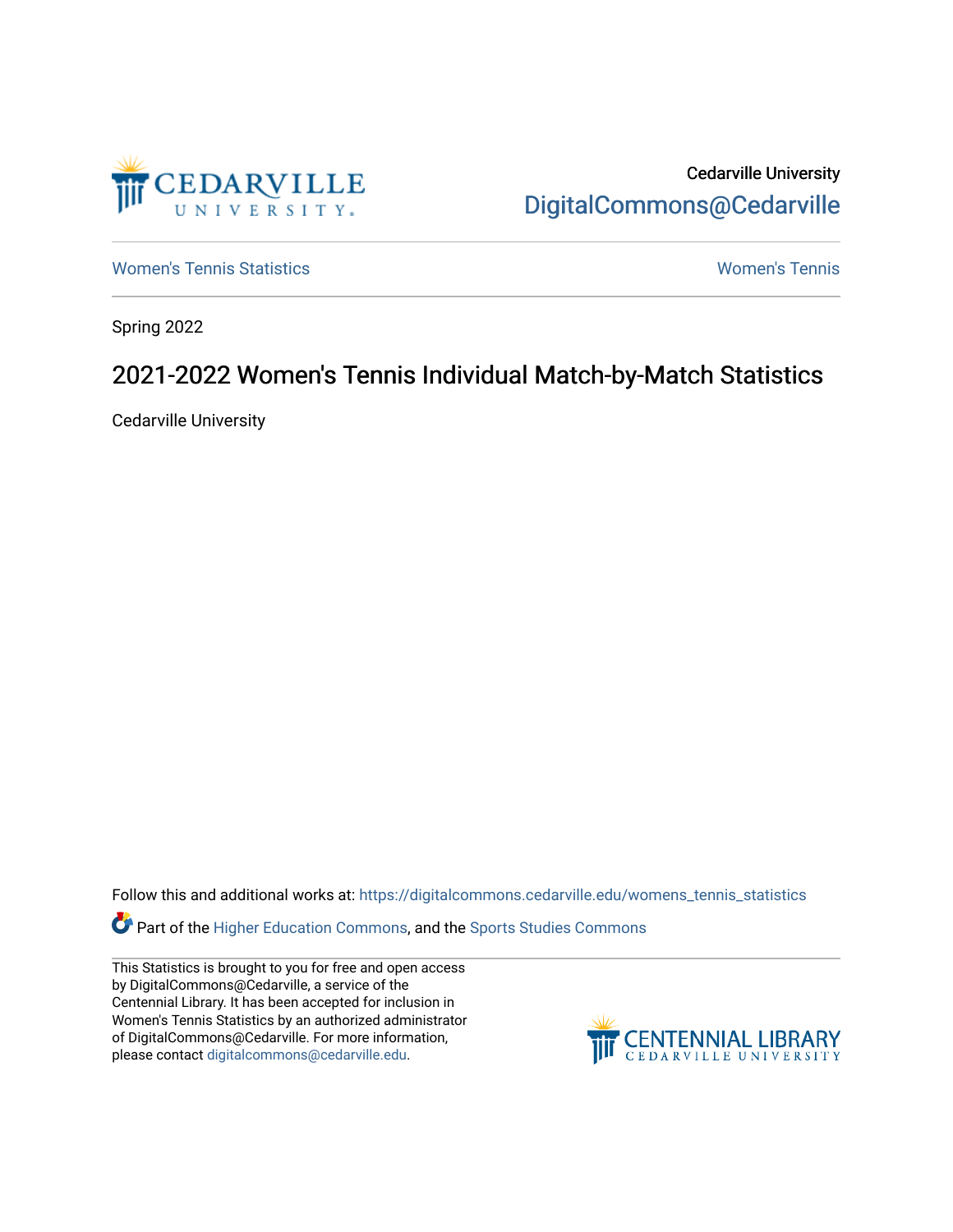### **2021-22 Women's Tennis Individual match-by-match**

Hollis, Lauren Keenan, Madelyn Krahn, Payton McKinley, Morgan Petek, Joelle Spry, Jessica Totten, Abby Triplett, Faith VanDyke, Megan

### **Hollis, Lauren**

|    |                 |           |                            |   |            |                                |                                | <b>Ranking</b> |
|----|-----------------|-----------|----------------------------|---|------------|--------------------------------|--------------------------------|----------------|
|    | <b>SINGLES</b>  |           | <b>Team/School</b>         |   | <b>Pos</b> | <b>Opponent (Rank Nat/Reg)</b> | <b>Singles score</b>           | Nat/Reg        |
|    | Sep 15, 2021    |           | <b>WITTENBERG</b>          | 2 |            | Sproule, Caroline              | Lost 1-6, 3-6                  | $-/-$          |
|    | Sep 25, 2021 at |           | Muskingum                  | 2 |            | Martell, Scarlett              | Won 6-0, 6-0                   | $-/-$          |
| ℅  | Sep 28, 2021    |           | <b>WEST VIRGINIA STATE</b> | 2 |            | Wallin, Tuva                   | Lost 2-6, 0-6                  | $-/-$          |
|    | Oct 05, 2021    | at        | Ohio Wesleyan              | 2 |            | Silberman, Ruthie              | Won 6-7 (5-7), 6-3, 1-0 (10-2) | $-I -$         |
|    | Oct 09, 2021    | at        | Wittenberg                 | 2 |            | Khosla, Sydney                 | Lost 6-1, 3-6, 0-1 (5-10)      | $-I -$         |
|    | Feb 19, 2022    |           | <b>THOMAS MORE</b>         | 1 |            | Schroeder. Dakota              | Lost 7-5, 2-6, 2-6             | $-/-$          |
| %  | Mar 07, 2022    | <b>VS</b> | Millersville               | 1 |            | Morris, Jasmine                | Won 6-7 (5-7), 6-3, 1-0 (11-9) | $-/-$          |
|    | Mar 08, 2022 vs |           | Bethel IN                  | 1 |            | Pena, Alexis                   | Won 6-0, 6-4                   | $-I -$         |
|    | Mar 10, 2022    | <b>VS</b> | Cornerstone                | 1 |            | Matamoros, Ximena              | $Last 3-8$                     | $-/-$          |
|    | Mar 11, 2022    | <b>VS</b> | John Carroll               | 1 |            | Reese, Megan                   | Lost 6-7 (4-7), 3-6            | $-/-$          |
| %* | Mar 18, 2022    |           | <b>URSULINE</b>            | 1 |            | Stefanski, Carolina            | Won 6-1, 6-1                   | $-/-$          |
| %* | Mar 19, 2022    |           | <b>WALSH</b>               | 1 |            | Umekuni, Risako                | Lost 0-6, 1-6                  | $-I -$         |
| %* | Mar 26, 2022    | at        | Ashland                    | 1 |            | Hudec, Gabriella               | Lost 6-4, 4-6, 6-7 (4-7)       | $-/-$          |
| %* | Apr 02, 2022    | at        | Hillsdale                  | 1 |            | Hackman, Sarah                 | Lost 2-6, 5-7                  | $-/-$          |
| %* | Apr 08, 2022    | at        | Kentucky Wesleyan          | 1 |            | Lowman, Lesleigh               | Won 6-3, 6-1                   | $-I -$         |
| %* | Apr 15, 2022    |           | <b>FINDLAY</b>             | 1 |            | Alvarado, Laiying              | Lost 2-6, 3-6                  | $-/-$          |
| %* | Apr 16, 2022    |           | <b>TIFFIN</b>              | 1 |            | Barrett, Emily                 | Lost 4-6, 3-6                  | $-/-$          |
|    |                 |           |                            |   |            |                                |                                | <b>Ranking</b> |
|    | <b>DOUBLES</b>  |           | <b>Team/School</b>         |   |            | Pos Opponent (Rank Nat/Reg)    | Doubles score/Partner Nat/Reg  |                |

|   | <b>DUUDLES</b>               | <u>I GAII I SCHOOL</u>         | <b>PUS Opponent (Rain Nativeg)</b>                              | <b>DUUDIES SCULE/FAILIEI NAUREU</b> |       |
|---|------------------------------|--------------------------------|-----------------------------------------------------------------|-------------------------------------|-------|
|   | Sep 15, 2021                 | <b>WITTENBERG</b>              | Isaac, Ashley / Sproule, Caroline                               | Lost 0-6 / Totten, Abby             | $-/-$ |
| % | Sep 28, 2021                 | <b>WEST VIRGINIA STATE</b>     | Solomon, Gaya / Wallin, Tuva                                    | Lost 1-6 / Totten, Abby             | -/-   |
|   |                              | Oct 05, 2021 at Ohio Wesleyan  | Coronel-Zegarra, Ale / Silberman, Ruthie Won 8-5 / Totten, Abby |                                     | $-/-$ |
|   | Oct 09, 2021 at Wittenberg   |                                | Isaac, Ashley / Sproule, Caroline                               | Lost 5-8 / Totten, Abby             | $-/-$ |
|   | Feb 19, 2022                 | <b>THOMAS MORE</b>             | Schroeder, Dakota / Garcia, N. Martinez                         | Won 6-1 / Totten, Abby              | -/-   |
|   |                              | Feb 26, 2022 vs Indiana Kokomo | Orlando, Gabbie / Johnson, Reese                                | Won 6-4 / Totten, Abby              | $-/-$ |
| % | Mar 07, 2022 vs Millersville |                                | Wallace, Julie / Ojeda, Maria                                   | Lost 3-6 / Totten, Abby             | -/-   |
|   | Mar 08, 2022 vs Bethel IN    |                                | Pena, Alexis / Heckaman, Kyla                                   | Won 6-0 / Totten, Abby              | -/-   |
|   | Mar 10, 2022 vs Cornerstone  |                                | Matamoros, Ximena / Ibarra, Camila                              | Lost 2-6 / Totten, Abby             | $-/-$ |
|   | Mar 11, 2022 vs John Carroll |                                | Reese, Megan / Zivkovic, Mia                                    | Lost 4-6 / Totten, Abby             | $-/-$ |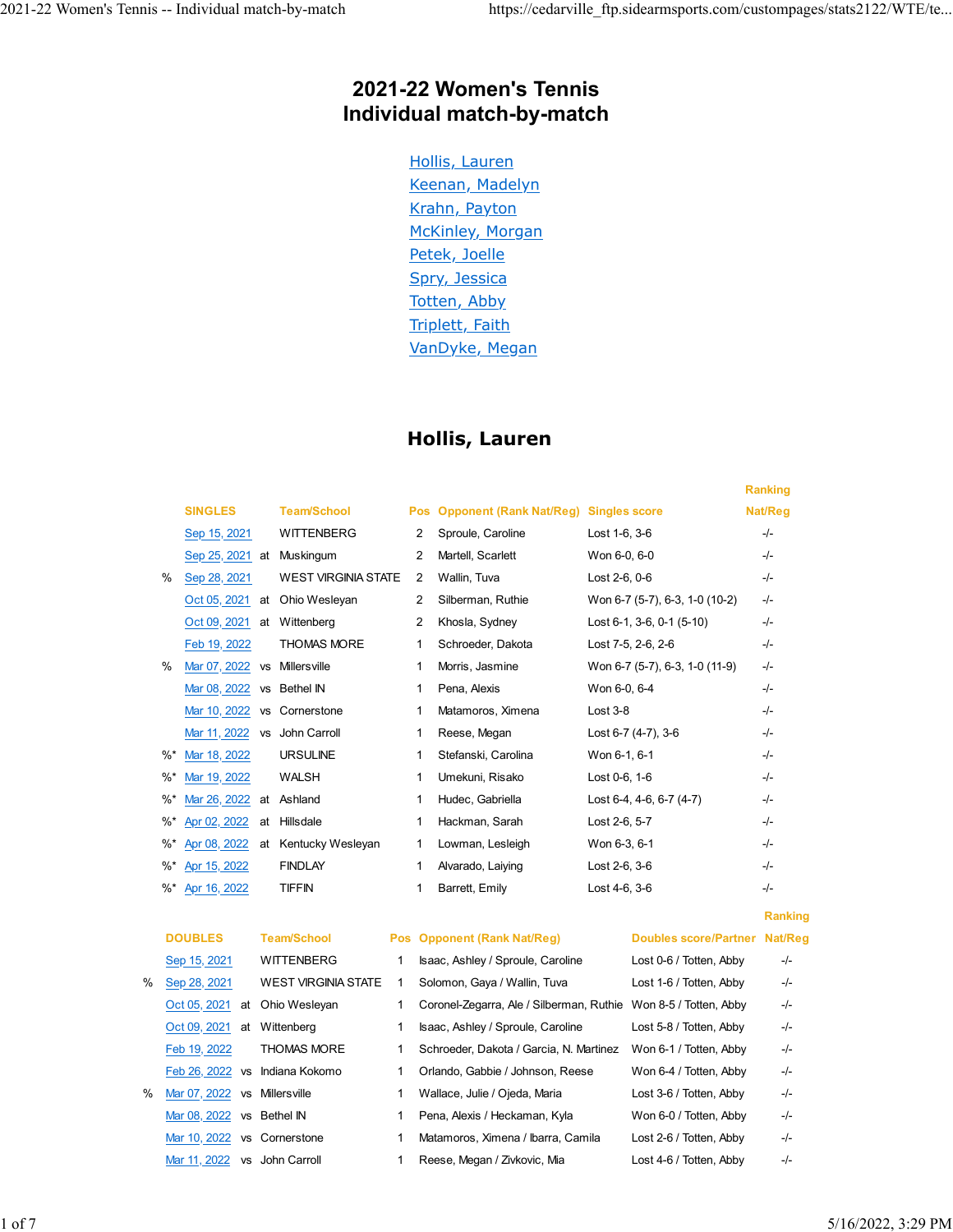| %* Mar 19, 2022              | WALSH          | Umekuni, Risako / Gamborino, Alexa                               | Lost 3-6 / Totten, Abby | $-/-$ |
|------------------------------|----------------|------------------------------------------------------------------|-------------------------|-------|
| %* Mar 26, 2022 at Ashland   |                | Reed, Kortney / Lake, Huntyr                                     | Lost 3-6 / Totten, Abby | -/-   |
| %* Apr 02, 2022 at Hillsdale |                | Hackman, Sarah / Zampardo, Melanie                               | Lost 1-6 / Totten, Abby | -/-   |
| %* Apr 15, 2022              | <b>FINDLAY</b> | Alvarado, Laiying / Sweet, Samantha                              | Lost 1-6 / Totten, Abby | -/-   |
| %* Apr 16, 2022              | TIFFIN         | Maganuco, Allessandra / Lepinay, Anaelle Lost 5-7 / Totten, Abby |                         | $-/-$ |

### **Keenan, Madelyn**

|                               |                                      |   |   |                                                               |                              | <b>Ranking</b> |                |
|-------------------------------|--------------------------------------|---|---|---------------------------------------------------------------|------------------------------|----------------|----------------|
| <b>SINGLES</b>                |                                      |   |   | Team/School Pos Opponent (Rank Nat/Reg) Singles score Nat/Reg |                              |                |                |
| Mar 18, 2022<br>$\%^*$        | <b>URSULINE</b>                      |   | 5 | Westfall, Mika                                                | Won 6-0, 6-0                 | $-/-$          |                |
|                               |                                      |   |   |                                                               |                              |                | <b>Ranking</b> |
| <b>DOUBLES</b>                | <b>Team/School</b>                   |   |   | Pos Opponent (Rank Nat/Reg)                                   | <b>Doubles score/Partner</b> |                | Nat/Reg        |
| Sep 25, 2021 at Muskingum     |                                      | 3 |   | Bachman, Emma / Boyer, Jane Won 6-1 / McKinley, Morgan        |                              |                | $-/-$          |
| Oct 05, 2021 at Ohio Wesleyan |                                      | 3 |   | Koob, Maya / Zajac, Emma                                      | Won 8-6 / McKinley, Morgan   |                | $-/-$          |
|                               | %* Apr 08, 2022 at Kentucky Wesleyan | 2 |   | Frantz, Ashton / Mitchell, Allie                              | Won 6-4 / Spry, Jessica      |                | -/-            |
|                               |                                      |   |   |                                                               |                              |                |                |

# **Krahn, Payton**

|        |                              |    |                    |   |                             |                          | <b>Ranking</b> |
|--------|------------------------------|----|--------------------|---|-----------------------------|--------------------------|----------------|
|        | <b>SINGLES</b>               |    | <b>Team/School</b> |   | Pos Opponent (Rank Nat/Reg) | <b>Singles score</b>     | Nat/Reg        |
|        | Feb 19, 2022                 |    | <b>THOMAS MORE</b> | 3 | Saner, Cassie               | Lost 2-6, 4-6            | $-/-$          |
|        | Feb 26, 2022 vs              |    | Indiana Kokomo     | 2 | Johnson, Reese              | Won 6-1, 6-2             | $-/-$          |
| %      | Mar 07, 2022 vs Millersville |    |                    | 3 | Wallace, Julie              | Lost 0-6, 0-6            | $-/-$          |
|        | Mar 08, 2022 vs Bethel IN    |    |                    | 3 | Heckaman, Kyla              | Lost 5-7, 3-6            | $-/-$          |
|        | Mar 10, 2022 vs Cornerstone  |    |                    | 3 | Ibarra, Camila              | $Last 2-8$               | $-/-$          |
|        | Mar 11, 2022 vs John Carroll |    |                    | 3 | Little, Morgan              | Lost 1-6, 0-6            | $-/-$          |
| $\%^*$ | Mar 19, 2022                 |    | WALSH              | 3 | Gamborino, Alexa            | Lost 5-7, 1-6            | $-/-$          |
| $\%^*$ | Mar 26, 2022 at Ashland      |    |                    | 3 | Lake, Huntyr                | Lost 2-6, 2-6            | $-/-$          |
| %*     | Apr 02, 2022                 | at | Hillsdale          | 3 | Zampardo, Melanie           | Lost 3-6, 1-6            | -/-            |
| %*     | Apr 08, 2022                 | at | Kentucky Wesleyan  | 3 | Frantz, Ashton              | Won 6-0, 6-0             | $-/-$          |
|        | %* Apr 15, 2022              |    | <b>FINDLAY</b>     | 3 | Sweet, Samantha             | Won 2-6, 6-4, 1-0 (10-1) | -/-            |
| %*     | Apr 16, 2022                 |    | <b>TIFFIN</b>      | 3 | Maganuco, Allessandra       | Lost 3-6, 2-6            | -/-            |
|        |                              |    |                    |   |                             |                          | <b>Ranking</b> |

|    | <b>DOUBLES</b>               | <b>Team/School</b> |   | Pos Opponent (Rank Nat/Reg)                                      | <b>Doubles score/Partner</b> | Nat/Reg |
|----|------------------------------|--------------------|---|------------------------------------------------------------------|------------------------------|---------|
|    | Feb 19, 2022                 | <b>THOMAS MORE</b> | 2 | Saner, Cassie / Ziebro, Mia                                      | Lost 1-6 / Triplett, Faith   | $-/-$   |
|    | Feb 26, 2022 vs              | Indiana Kokomo     | 2 | Hiser, Reiley / Saylor, Andrea                                   | Lost 4-6 / VanDyke, Megan    | $-/-$   |
| %  | Mar 07, 2022 vs Millersville |                    | 2 | Morris, Jasmine / Heckert, Kelsev                                | Lost 4-6 / VanDyke, Megan    | $-/-$   |
|    | Mar 08, 2022 vs Bethel IN    |                    |   | Gutierrez, Fatima / Martins, Moana                               | Won 6-4 / VanDyke, Megan     | $-/-$   |
|    | Mar 10, 2022 vs Cornerstone  |                    | 2 | Bowman, Alayna / Daza, Sarah                                     | Lost 0-6 / VanDyke, Megan    | $-/-$   |
|    | Mar 11, 2022 vs              | John Carroll       | 2 | Little, Morgan / Chandler, Caroline                              | Won 6-4 / VanDyke, Megan     | $-/-$   |
| %* | Mar 18, 2022                 | <b>URSULINE</b>    |   | Stefanski, Carolina / Lewanski, Chloe                            | Won 6-0 / VanDyke, Megan     | -/-     |
|    | %* Mar 19, 2022              | WALSH              | 2 | Uzcategui, Shantala / Beidacki, Nicole Lost 1-6 / VanDyke, Megan |                              | $-/-$   |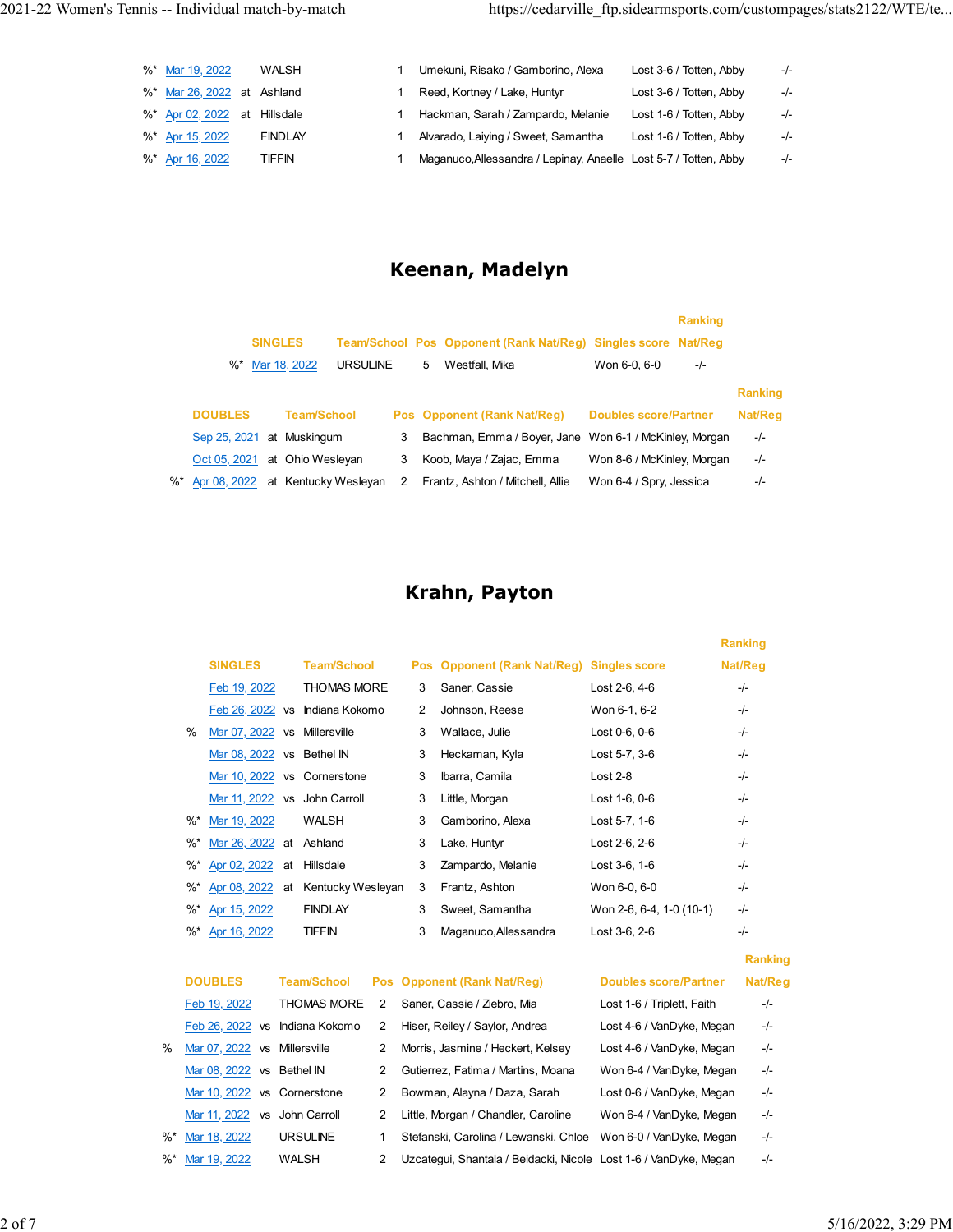| %* Mar 26, 2022 at Ashland   |                | Hudec, Gabriella / Adcock, Claudia   | Lost 4-6 / VanDyke, Megan | $-I -$ |
|------------------------------|----------------|--------------------------------------|---------------------------|--------|
| %* Apr 02, 2022 at Hillsdale |                | 2 Luna, Canela / Spinazze, Sophia    | Lost 0-6 / VanDyke, Megan | $-/-$  |
| %* Apr 15, 2022              | <b>FINDLAY</b> | 2 Ivanova, Elina / Arquette, Madison | Lost 3-6 / VanDyke, Megan | $-I -$ |
| %* Apr 16, 2022              | TIFFIN         | 2 Barrett, Emily / Young, Emily      | Lost 2-6 / VanDyke, Megan | $-I -$ |

### **McKinley, Morgan**

|        |                 |    |                            |                    |   |   |                                                               |              | <b>Ranking</b>               |                |
|--------|-----------------|----|----------------------------|--------------------|---|---|---------------------------------------------------------------|--------------|------------------------------|----------------|
|        |                 |    | <b>SINGLES</b>             | <b>Team/School</b> |   |   | Pos Opponent (Rank Nat/Reg) Singles score Nat/Reg             |              |                              |                |
|        |                 |    | Oct 05, 2021               | at Ohio Wesleyan   |   | 6 | Koob, Maya                                                    | Won 6-1, 6-3 | $-/-$                        |                |
|        |                 |    |                            |                    |   |   |                                                               |              |                              | <b>Ranking</b> |
|        | <b>DOUBLES</b>  |    | <b>Team/School</b>         |                    |   |   | Pos Opponent (Rank Nat/Reg)                                   |              | <b>Doubles score/Partner</b> | Nat/Reg        |
|        | Sep 15, 2021    |    | <b>WITTENBERG</b>          |                    | 3 |   | Virk, Meera / Purks, Sidney                                   |              | Lost 1-6 / Petek. Joelle     | -/-            |
|        | Sep 25, 2021    | at | Muskingum                  |                    | 3 |   | Bachman, Emma / Boyer, Jane                                   |              | Won 6-1 / Keenan, Madelyn    | $-/-$          |
| $\%$   | Sep 28, 2021    |    | <b>WEST VIRGINIA STATE</b> |                    | 3 |   | Daszkiewicz, Julia / Rolland, Lea                             |              | Lost 0-6 / Petek. Joelle     | -/-            |
|        | Oct 05, 2021    |    | at Ohio Wesleyan           |                    | 3 |   | Koob, Maya / Zajac, Emma                                      |              | Won 8-6 / Keenan, Madelyn    | $-/-$          |
|        | Oct 09, 2021    |    | at Wittenberg              |                    | 3 |   | Virk, Meera / Purks, Sidney                                   |              | Lost 6-8 / Petek, Joelle     | $-/-$          |
| $\%^*$ | Mar 18, 2022    |    | <b>URSULINE</b>            |                    | 2 |   | Fortney, Megan / Pignatiell, Alexandra                        |              | Won 6-0 / Spry, Jessica      | $-/-$          |
|        | %* Apr 08, 2022 |    | at Kentucky Wesleyan       |                    | 1 |   | Lowman, Lesleigh / Blandford, Camron Lost 2-6 / Petek, Joelle |              |                              | -/-            |

### **Petek, Joelle**

|        |                |           |                            |     |                                              |               | <b>Ranking</b> |  |
|--------|----------------|-----------|----------------------------|-----|----------------------------------------------|---------------|----------------|--|
|        | <b>SINGLES</b> |           | <b>Team/School</b>         | Pos | <b>Opponent (Rank Nat/Reg) Singles score</b> |               | Nat/Reg        |  |
|        | Sep 15, 2021   |           | <b>WITTENBERG</b>          | 4   | Meyers, P.J.                                 | Lost 1-6, 2-6 | $-I -$         |  |
|        | Sep 25, 2021   | at        | Muskingum                  | 4   | Anstaett, Kaylee                             | Won 6-0, 6-0  | -/-            |  |
| %      | Sep 28, 2021   |           | <b>WEST VIRGINIA STATE</b> | 4   | Malo, Chante                                 | Lost 0-6, 2-6 | -/-            |  |
|        | Oct 05, 2021   | at        | Ohio Wesleyan              | 4   | Quinn, Kaitlyn                               | Won 6-3, 6-1  | -/-            |  |
|        | Oct 09, 2021   | at        | Wittenberg                 | 4   | Meyers, P.J.                                 | Lost 1-6, 2-6 | -/-            |  |
|        | Feb 19, 2022   |           | <b>THOMAS MORE</b>         | 6   | Dail, Raman                                  | Lost 0-6, 1-6 | $-I -$         |  |
|        | Feb 26, 2022   | <b>VS</b> | Indiana Kokomo             | 5   | Rhoades, Kelsey                              | Won 6-2, 6-0  | $-I -$         |  |
| %      | Mar 07, 2022   | <b>VS</b> | Millersville               | 6   | Soo, Hui Jen                                 | Lost 4-6, 3-6 | $-/-$          |  |
|        | Mar 08, 2022   | <b>VS</b> | <b>Bethel IN</b>           | 6   | Rinkenberger, Saige                          | Lost 3-6, 1-6 | $-I -$         |  |
|        | Mar 10, 2022   | VS        | Cornerstone                | 6   | Garcia, Valentina                            | $Last 3-8$    | $-/-$          |  |
|        | Mar 11, 2022   | <b>VS</b> | John Carroll               | 6   | Crumpler, Peyton                             | Won 6-4, 6-2  | -/-            |  |
| %*     | Mar 18, 2022   |           | <b>URSULINE</b>            | 4   | Pignatiell, Alexandra                        | Won 6-0, 6-0  | -/-            |  |
| %*     | Mar 19, 2022   |           | WALSH                      | 6   | Wolff, Chiara                                | Lost 0-6, 1-6 | $-/-$          |  |
| %*     | Mar 26, 2022   | at        | Ashland                    | 6   | Bice, Lydia                                  | Lost 4-6, 2-6 | -/-            |  |
| %*     | Apr 02, 2022   | at        | Hillsdale                  | 6   | Chawner, Ellie                               | Lost 1-6, 0-6 | -/-            |  |
| %*     | Apr 15, 2022   |           | <b>FINDLAY</b>             | 6   | Brito, Laura                                 | Lost 1-6, 0-6 | -/-            |  |
| $\%$ * | Apr 16, 2022   |           | <b>TIFFIN</b>              | 6   | Foster, Shea                                 | Lost 1-6, 1-6 | -/-            |  |

**DOUBLES Team/School Pos Opponent (Rank Nat/Reg) Doubles score/Partner Nat/Reg** 

**Ranking**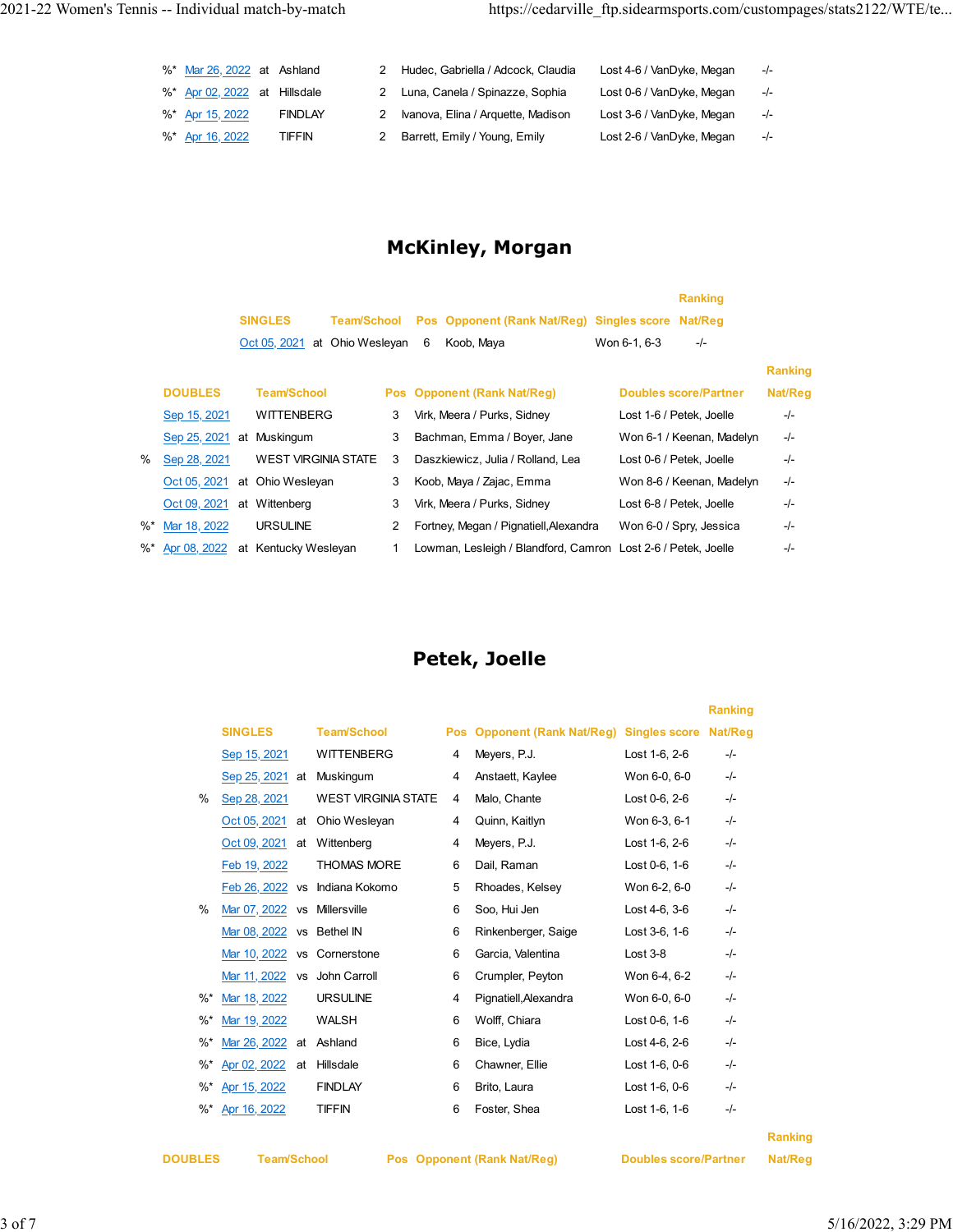|        | Sep 15, 2021                 |           | <b>WITTENBERG</b>          | 3 | Virk, Meera / Purks, Sidney                                      | Lost 1-6 / McKinley, Morgan | -/-    |
|--------|------------------------------|-----------|----------------------------|---|------------------------------------------------------------------|-----------------------------|--------|
|        | Sep 25, 2021                 | at        | Muskingum                  | 2 | Pauquette, Evelyn / Anstaett, Kaylee                             | Won 6-0 / Spry, Jessica     | $-/-$  |
| $\%$   | Sep 28, 2021                 |           | <b>WEST VIRGINIA STATE</b> | 3 | Daszkiewicz, Julia / Rolland, Lea                                | Lost 0-6 / McKinley, Morgan | -/-    |
|        | Oct 09, 2021                 | at        | Wittenberg                 | 3 | Virk, Meera / Purks, Sidney                                      | Lost 6-8 / McKinley, Morgan | -/-    |
|        | Feb 19, 2022                 |           | <b>THOMAS MORE</b>         | 3 | Sabga, Kimberly / Dail, Aman                                     | Lost 5-7 / VanDyke, Megan   | -/-    |
|        | Feb 26, 2022                 | <b>VS</b> | Indiana Kokomo             | 3 | Rhoades, Kelsey / Fiscus, Veronica                               | Won 6-2 / Triplett, Faith   | -/-    |
| $\%$   | Mar 07, 2022                 | <b>VS</b> | Millersville               | 3 | Malik, Aneesa / Abramowitz, Chloe                                | Won 6-3 / Triplett, Faith   | -/-    |
|        | Mar 08, 2022                 | <b>VS</b> | Bethel IN                  | 3 | Jojo, Layla / Rinkenberger, Saige                                | Lost 2-6 / Triplett, Faith  | $-/-$  |
|        | Mar 10, 2022                 |           | vs Cornerstone             | 3 | Castillo, Renata / Garcia, Valentina                             | Lost 2-6 / Triplett, Faith  | $-I -$ |
|        | Mar 11, 2022 vs John Carroll |           |                            | 3 | Day, Emily / Voss, Jaclyn                                        | Lost 4-6 / Triplett, Faith  | $-I -$ |
| %*     | Mar 19, 2022                 |           | <b>WALSH</b>               | 3 | Padberg, Carla / Sanchez, Isabella                               | Lost 3-6 / Triplett, Faith  | $-I -$ |
| $\%^*$ | Mar 26, 2022                 |           | at Ashland                 | 3 | Adin, Alice / Fitch, Meredith                                    | Lost 3-6 / Triplett, Faith  | -/-    |
| %*     | Apr 02, 2022                 | at        | Hillsdale                  | 3 | Chawner, Ellie / McGivern, Libby                                 | Lost 0-6 / Triplett, Faith  | -/-    |
| %*     | Apr 08, 2022                 | at        | Kentucky Wesleyan          | 1 | Lowman, Lesleigh / Blandford, Camron Lost 2-6 / McKinley, Morgan |                             | -/-    |
| %*     | Apr 15, 2022                 |           | <b>FINDLAY</b>             | 3 | Krygier, Zuzanna / Hadler, Emily                                 | Lost 2-6 / Triplett, Faith  | -/-    |
| $\%^*$ | Apr 16, 2022                 |           | TIFFIN                     | 3 | Avram, Carina / Shetty, Sharanya                                 | Lost 2-6 / Triplett, Faith  | -/-    |
|        |                              |           |                            |   |                                                                  |                             |        |

# **Spry, Jessica**

|               |                 |           |                            |            |     |                                      |                                                                   | <b>Ranking</b> |
|---------------|-----------------|-----------|----------------------------|------------|-----|--------------------------------------|-------------------------------------------------------------------|----------------|
|               | <b>SINGLES</b>  |           | <b>Team/School</b>         |            | Pos | <b>Opponent (Rank Nat/Reg)</b>       | <b>Singles score</b>                                              | Nat/Reg        |
|               | Sep 15, 2021    |           | <b>WITTENBERG</b>          |            | 6   | Purks, Sidney                        | Lost 6-3, 6-7 (7-9), 0-1 (10-12)                                  | $-/-$          |
|               | Sep 25, 2021 at |           | Muskingum                  |            | 6   | Hamilton, Grace                      | Won 6-0, 6-1                                                      | $-/-$          |
| $\frac{0}{0}$ | Sep 28, 2021    |           | <b>WEST VIRGINIA STATE</b> |            | 6   | Rolland, Lea                         | Lost 1-6, 1-6                                                     | $-/-$          |
|               | Oct 09, 2021 at |           | Wittenberg                 |            | 6   | Purks, Sidney                        | $-6-4$ , $4-1$ , unfinished                                       | $-/-$          |
|               | Feb 19, 2022    |           | <b>THOMAS MORE</b>         |            | 5   | Ziebro, Mia                          | Lost 4-6, 4-6                                                     | $-/-$          |
|               | Feb 26, 2022 vs |           | Indiana Kokomo             |            | 4   | Saylor, Andrea                       | Won 6-3, 6-4                                                      | $-/-$          |
| $\frac{0}{0}$ | Mar 07, 2022 vs |           | Millersville               |            | 5   | Abramowitz, Chloe                    | Lost 3-6, 4-6                                                     | $-/-$          |
|               | Mar 08, 2022    | <b>VS</b> | <b>Bethel IN</b>           |            | 5   | Martins, Moana                       | Won 7-5, 1-6, 1-0 (10-5)                                          | $-/-$          |
|               | Mar 10, 2022    | <b>VS</b> | Cornerstone                |            | 5   | Castillo, Renata                     | $Last 2-8$                                                        | $-I -$         |
|               | Mar 11, 2022    | <b>VS</b> | John Carroll               |            | 5   | Day, Emily                           | Lost 4-6, 6-7 (1-7)                                               | $-I -$         |
| $%$ *         | Mar 19, 2022    |           | <b>WALSH</b>               |            | 5   | Padberg, Carla                       | Lost 1-6, 1-6                                                     | $-/-$          |
| $%$ *         | Mar 26, 2022    | at        | Ashland                    |            | 5   | Adin, Alice                          | Lost 3-6, 2-6                                                     | $-/-$          |
| $%$ *         | Apr 02, 2022    | at        | Hillsdale                  |            | 5   | Spinazze, Sophia                     | Lost 1-6, 1-6                                                     | $-/-$          |
| $%$ *         | Apr 15, 2022    |           | <b>FINDLAY</b>             |            | 5   | Hadler, Emily                        | Lost 0-6, 3-6                                                     | $-/-$          |
| %             | Apr 16, 2022    |           | <b>TIFFIN</b>              |            | 5   | Shetty, Sharanya                     | Lost 0-6, 3-6                                                     | -/-            |
|               |                 |           |                            |            |     |                                      |                                                                   | Ranking        |
|               | <b>DOUBLES</b>  |           | <b>Team/School</b>         | <b>Pos</b> |     | <b>Opponent (Rank Nat/Reg)</b>       | <b>Doubles score/Partner</b>                                      | Nat/Reg        |
|               | Sep 25, 2021    |           | at Muskingum               | 2          |     | Pauguette, Evelyn / Anstaett, Kaylee | Won 6-0 / Petek, Joelle                                           | $-/-$          |
|               | Oct 05, 2021    |           | at Ohio Wesleyan           | 2          |     | Ali, Shanzay / Quinn, Kaitlyn        | Won 8-5 / Triplett, Faith                                         | $-/-$          |
| $\%$          | Mar 18, 2022    |           | <b>URSULINE</b>            | 2          |     |                                      | Fortney, Megan / Pignatiell, Alexandra Won 6-0 / McKinley, Morgan | $-I -$         |
| $%$ *         | Apr 08, 2022    |           | at Kentucky Wesleyan       | 2          |     | Frantz, Ashton / Mitchell, Allie     | Won 6-4 / Keenan, Madelyn                                         | $-/-$          |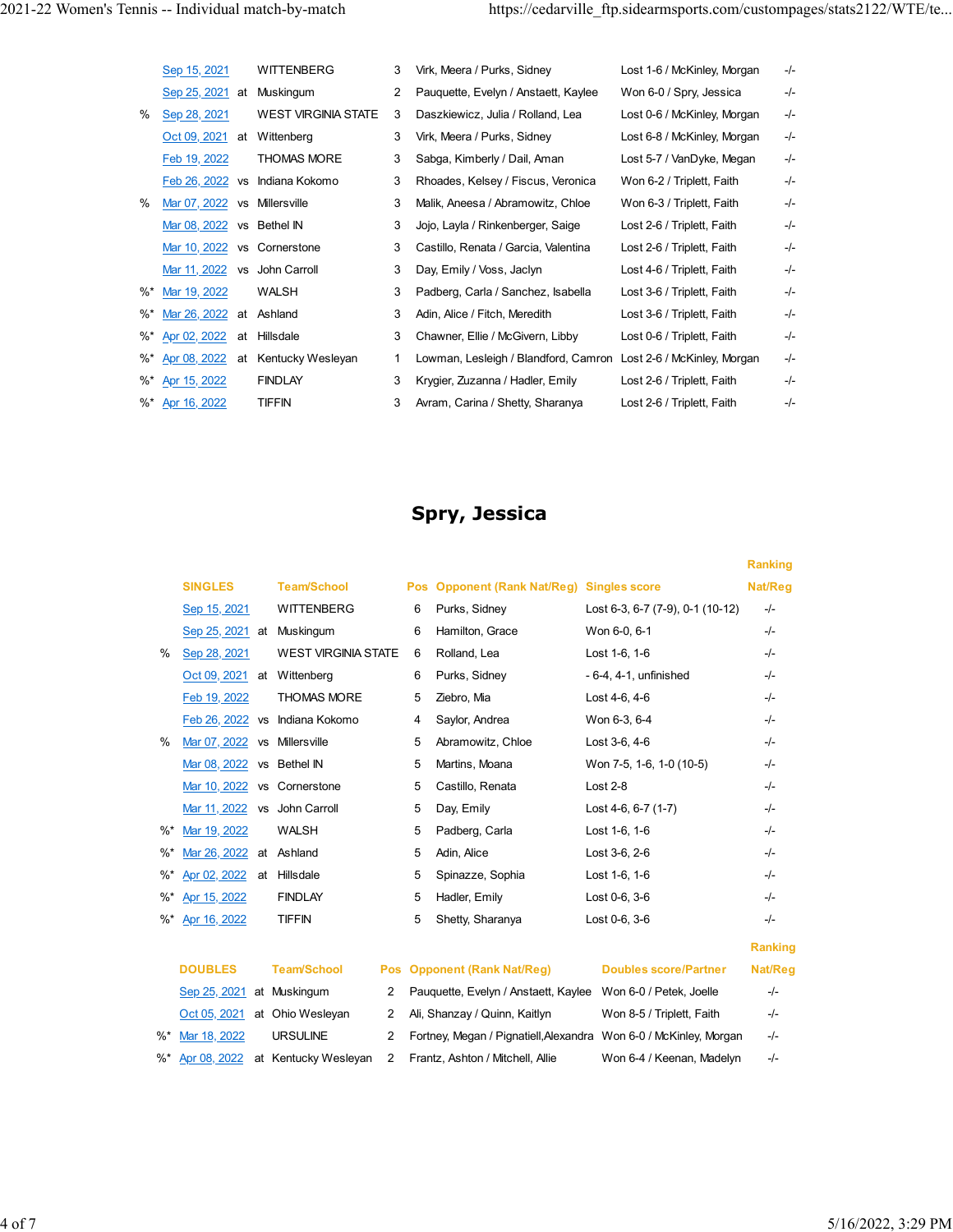**Ranking**

## **Totten, Abby**

|        |                 |           |                            |                |                                |                            | <b>Ranking</b> |
|--------|-----------------|-----------|----------------------------|----------------|--------------------------------|----------------------------|----------------|
|        | <b>SINGLES</b>  |           | <b>Team/School</b>         | <b>Pos</b>     | <b>Opponent (Rank Nat/Reg)</b> | <b>Singles score</b>       | Nat/Reg        |
|        | Sep 15, 2021    |           | <b>WITTENBERG</b>          | 1              | Isaac, Ashley                  | Lost 0-6, 2-6              | $-/-$          |
|        | Sep 25, 2021 at |           | Muskingum                  | 1              | Andrews, Gracie                | Won 6-0, 6-3               | $-/-$          |
| $\%$   | Sep 28, 2021    |           | <b>WEST VIRGINIA STATE</b> | 1              | Solomon, Gaya                  | Won 2-6, 2-1, retired      | $-/-$          |
|        | Oct 05, 2021    | at        | Ohio Wesleyan              | 1              | Coronel-Zegarra, Ale           | Won 6-4, 6-3               | -/-            |
|        | Oct 09, 2021    | at        | Wittenberg                 | 1              | Isaac, Ashley                  | Lost 0-6, 0-6              | $-I -$         |
|        | Feb 19, 2022    |           | <b>THOMAS MORE</b>         | 2              | Sabga, Kimberly                | Won 6-1, 6-1               | $-/-$          |
|        | Feb 26, 2022 vs |           | Indiana Kokomo             | 1              | Orlando, Gabbie                | Won 6-2, 6-2               | -/-            |
| $\%$   | Mar 07, 2022    | <b>VS</b> | Millersville               | 2              | Ojeda, Maria                   | Won 1-6, 6-4, 1-0 (10-3)   | $-/-$          |
|        | Mar 08, 2022    | <b>VS</b> | <b>Bethel IN</b>           | 2              | Gutierrez, Fatima              | Won 7-5, 2-6, 1-0 (10-8)   | $-/-$          |
|        | Mar 10, 2022    | <b>VS</b> | Cornerstone                | 2              | Bowman, Alayna                 | Lost $0-8$                 | -/-            |
|        | Mar 11, 2022    |           | vs John Carroll            | 2              | Zivkovic, Mia                  | Lost $1-6$ , $6-7$ $(5-7)$ | -/-            |
| $\%^*$ | Mar 18, 2022    |           | <b>URSULINE</b>            | 2              | Lewanski, Chloe                | Won 6-1, 6-1               | -/-            |
| $\%$ * | Mar 19, 2022    |           | <b>WALSH</b>               | 2              | Uzcategui, Shantala            | Lost 2-6, 1-6              | -/-            |
| $%$ *  | Mar 26, 2022    | at        | Ashland                    | $\overline{2}$ | Reed, Kortney                  | Lost 3-6, 3-6              | $-/-$          |
| $\%$ * | Apr 02, 2022    | at        | Hillsdale                  | 2              | McGivern, Libby                | Lost 3-6, 6-2, 0-6         | -/-            |
| $\%$ * | Apr 08, 2022    | at        | Kentucky Wesleyan          | 2              | Blandford, Camron              | Won 6-0, 6-2               | $-I -$         |
| $%$ *  | Apr 15, 2022    |           | <b>FINDLAY</b>             | $\overline{2}$ | Ivanova, Elina                 | Lost 3-6, 0-6              | $-/-$          |
| $%$ *  | Apr 16, 2022    |           | <b>TIFFIN</b>              | 2              | Avram, Carina                  | Lost 1-6, 4-6              | -/-            |

|        | <b>DOUBLES</b>            |           | <b>Team/School</b>         | Pos | <b>Opponent (Rank Nat/Reg)</b>                                     | Doubles score/Partner Nat/Reg |     |
|--------|---------------------------|-----------|----------------------------|-----|--------------------------------------------------------------------|-------------------------------|-----|
|        | Sep 15, 2021              |           | <b>WITTENBERG</b>          | 1   | Isaac, Ashley / Sproule, Caroline                                  | Lost 0-6 / Hollis, Lauren     | -/- |
| %      | Sep 28, 2021              |           | <b>WEST VIRGINIA STATE</b> | 1   | Solomon, Gaya / Wallin, Tuva                                       | Lost 1-6 / Hollis, Lauren     | -/- |
|        | Oct 05, 2021              | at        | Ohio Wesleyan              | 1   | Coronel-Zegarra, Ale / Silberman, Ruthie                           | Won 8-5 / Hollis, Lauren      | -/- |
|        | Oct 09, 2021              | at        | Wittenberg                 | 1   | Isaac, Ashley / Sproule, Caroline                                  | Lost 5-8 / Hollis, Lauren     | -/- |
|        | Feb 19, 2022              |           | <b>THOMAS MORE</b>         | 1   | Schroeder, Dakota / Garcia, N. Martinez                            | Won 6-1 / Hollis, Lauren      | -/- |
|        | Feb 26, 2022 vs           |           | Indiana Kokomo             | 1   | Orlando, Gabbie / Johnson, Reese                                   | Won 6-4 / Hollis, Lauren      | -/- |
| $\%$   | Mar 07, 2022              | <b>VS</b> | Millersville               | 1   | Wallace, Julie / Ojeda, Maria                                      | Lost 3-6 / Hollis, Lauren     | -/- |
|        | Mar 08, 2022 vs Bethel IN |           |                            | 1   | Pena, Alexis / Heckaman, Kyla                                      | Won 6-0 / Hollis, Lauren      | -/- |
|        | Mar 10, 2022 vs           |           | Cornerstone                | 1   | Matamoros, Ximena / Ibarra, Camila                                 | Lost 2-6 / Hollis, Lauren     | -/- |
|        | Mar 11, 2022              | <b>VS</b> | John Carroll               | 1   | Reese, Megan / Zivkovic, Mia                                       | Lost 4-6 / Hollis, Lauren     | -/- |
| $\%^*$ | Mar 19, 2022              |           | WALSH                      | 1   | Umekuni, Risako / Gamborino, Alexa                                 | Lost 3-6 / Hollis, Lauren     | -/- |
| $\%^*$ | Mar 26, 2022              | at        | Ashland                    | 1   | Reed, Kortney / Lake, Huntyr                                       | Lost 3-6 / Hollis, Lauren     | -/- |
| %*     | Apr 02, 2022              | at        | Hillsdale                  |     | Hackman, Sarah / Zampardo, Melanie                                 | Lost 1-6 / Hollis, Lauren     | -/- |
| %*     | Apr 15, 2022              |           | <b>FINDLAY</b>             | 1   | Alvarado, Laiying / Sweet, Samantha                                | Lost 1-6 / Hollis, Lauren     | -/- |
| %*     | Apr 16, 2022              |           | TIFFIN                     |     | Maganuco, Allessandra / Lepinay, Anaelle Lost 5-7 / Hollis, Lauren |                               | -/- |

### **Triplett, Faith**

|                           |                    |                                           |               | Ranking |
|---------------------------|--------------------|-------------------------------------------|---------------|---------|
| <b>SINGLES</b>            | <b>Team/School</b> | Pos Opponent (Rank Nat/Reg) Singles score |               | Nat/Reg |
| Sep 15, 2021              | <b>WITTENBERG</b>  | Virk. Meera                               | Lost 3-6, 2-6 | $-I -$  |
| Sep 25, 2021 at Muskingum |                    | Pauguette, Evelyn                         | Won 6-0, 6-1  | $-l$    |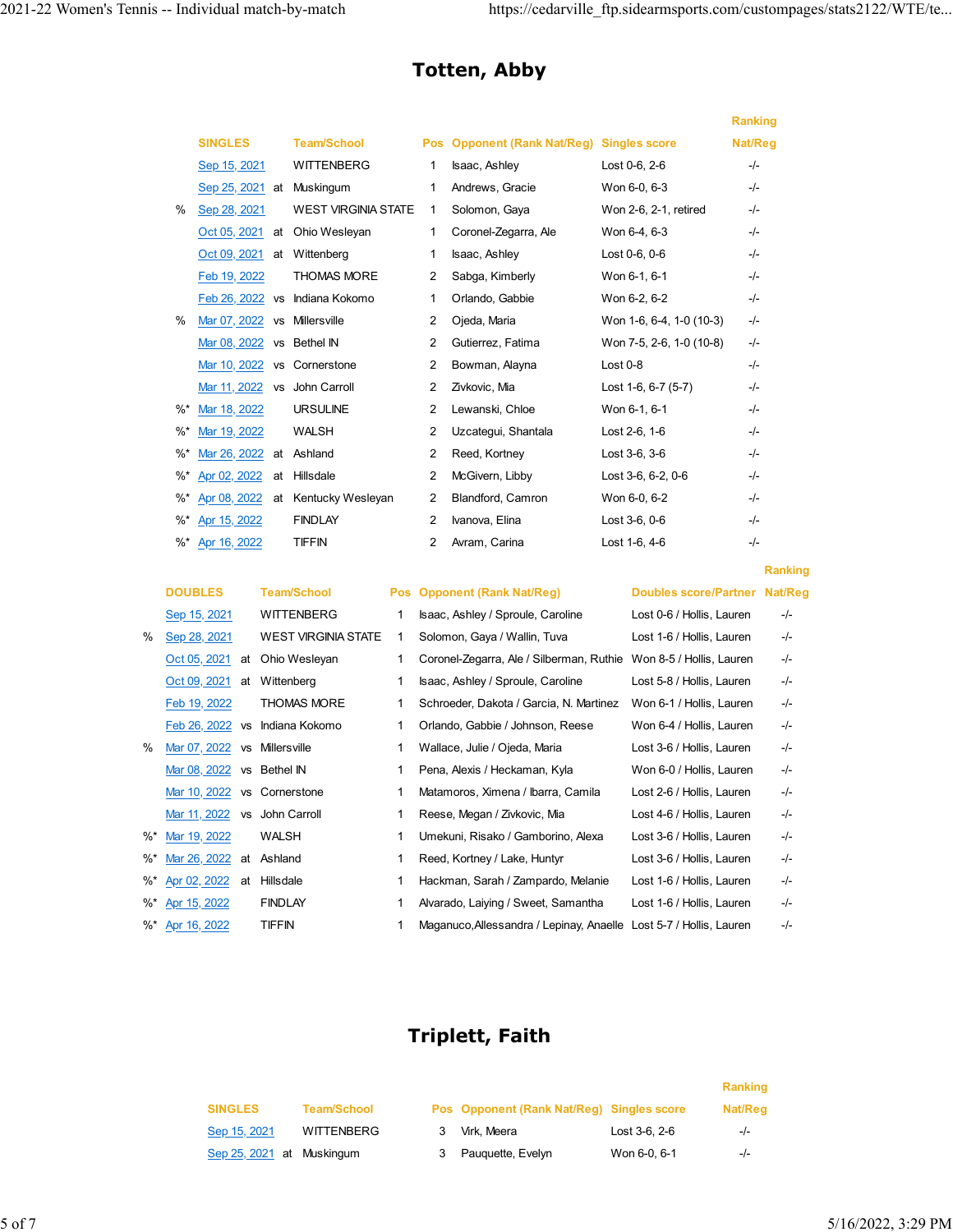| %  | Sep 28, 2021                 |    | <b>WEST VIRGINIA STATE</b>     | 3 | Daszkiewicz, Julia  | Lost 4-6, 1-6            | -/-   |
|----|------------------------------|----|--------------------------------|---|---------------------|--------------------------|-------|
|    | Oct 05, 2021                 | at | Ohio Wesleyan                  | 3 | Ali, Shanzay        | Lost 6-7 (5-7), 3-6      | -/-   |
|    | Oct 09, 2021 at              |    | Wittenberg                     | 3 | Virk, Meera         | $-2-6, 4-4$ , unfinished | -/-   |
|    | Feb 19, 2022                 |    | <b>THOMAS MORE</b>             | 4 | Garcia, N. Martinez | Lost 3-6, 1-6            | -/-   |
|    |                              |    | Feb 26, 2022 vs Indiana Kokomo | 3 | Hiser, Reiley       | Lost 1-6, 3-6            | $-/-$ |
| %  | Mar 07, 2022                 | VS | Millersville                   | 4 | Heckert, Kelsey     | Lost 0-6, 0-6            | -/-   |
|    | Mar 08, 2022 vs Bethel IN    |    |                                | 4 | Jojo, Layla         | Lost 3-6, 1-6            | $-/-$ |
|    | Mar 10, 2022 vs Cornerstone  |    |                                | 4 | Daza, Sarah         | Lost $0-8$               | -/-   |
|    | Mar 11, 2022 vs John Carroll |    |                                | 4 | Chandler, Caroline  | Lost 3-6, 3-6            | $-/-$ |
| %* | Mar 18, 2022                 |    | <b>URSULINE</b>                | 3 | Fortney, Megan      | Won 6-1, 6-0             | -/-   |
| %* | Mar 19, 2022                 |    | WALSH                          | 4 | Beidacki, Nicole    | Lost 0-6, 1-6            | -/-   |
| %* | Mar 26, 2022 at              |    | Ashland                        | 4 | Adcock, Claudia     | Lost 3-6, 0-6            | $-/-$ |
|    | %* Apr 02, 2022 at           |    | Hillsdale                      | 4 | Luna, Canela        | Lost 0-6, 0-6            | -/-   |
| %* | Apr 15, 2022                 |    | <b>FINDLAY</b>                 | 4 | Krygier, Zuzanna    | Lost 3-6, 0-6            | $-/-$ |
|    | %* Apr 16, 2022              |    | <b>TIFFIN</b>                  | 4 | Peace, Jessica      | Lost 0-6, 1-6            | -/-   |

### **DOUBLES Team/School Pos Opponent (Rank Nat/Reg) Doubles score/Partner Nat/Reg** Sep 15, 2021 WITTENBERG 2 Meyers, P.J. / Khosla, Sydney Lost 2-6 / VanDyke, Megan -/-Sep 25, 2021 at Muskingum 1 Andrews, Gracie / Martell, Scarlett Won 7-6 (7-4) / VanDyke, Megan -/-% Sep 28, 2021 WEST VIRGINIA STATE 2 Malo, Chante / Haidari, Maya Lost 0-6 / VanDyke, Megan -/-Oct 05, 2021 at Ohio Wesleyan 2 Ali, Shanzay / Quinn, Kaitlyn Won 8-5 / Spry, Jessica -/-Oct 09, 2021 at Wittenberg 2 Meyers, P.J. / Khosla, Sydney Lost 7-8 (4-7) / VanDyke, Megan -/- Feb 19, 2022 THOMAS MORE 2 Saner, Cassie / Ziebro, Mia Lost 1-6 / Krahn, Payton -/-Feb 26, 2022 vs Indiana Kokomo 3 Rhoades, Kelsey / Fiscus, Veronica Won 6-2 / Petek, Joelle -/-% Mar 07, 2022 vs Millersville 3 Malik, Aneesa / Abramowitz, Chloe Won 6-3 / Petek, Joelle -/-Mar 08, 2022 vs Bethel IN 3 Jojo, Layla / Rinkenberger, Saige Lost 2-6 / Petek, Joelle -/-Mar 10, 2022 vs Cornerstone 3 Castillo, Renata / Garcia, Valentina Lost 2-6 / Petek, Joelle -/-Mar 11, 2022 vs John Carroll 3 Day, Emily / Voss, Jaclyn Lost 4-6 / Petek, Joelle -/-%\* Mar 19, 2022 WALSH 3 Padberg, Carla / Sanchez, Isabella Lost 3-6 / Petek, Joelle -/-%\* Mar 26, 2022 at Ashland 3 Adin, Alice / Fitch, Meredith Lost 3-6 / Petek, Joelle -/-%\* Apr 02, 2022 at Hillsdale 3 Chawner, Ellie / McGivern, Libby Lost 0-6 / Petek, Joelle -/-%\* Apr 15, 2022 FINDLAY 3 Krygier, Zuzanna / Hadler, Emily Lost 2-6 / Petek, Joelle -/-%\* Apr 16, 2022 TIFFIN 3 Avram, Carina / Shetty, Sharanya Lost 2-6 / Petek, Joelle -/-

### **VanDyke, Megan**

|        |                 |    |                                   |   |                                           |                             | <b>Ranking</b> |
|--------|-----------------|----|-----------------------------------|---|-------------------------------------------|-----------------------------|----------------|
|        | <b>SINGLES</b>  |    | <b>Team/School</b>                |   | Pos Opponent (Rank Nat/Reg) Singles score |                             | Nat/Reg        |
|        | Sep 15, 2021    |    | <b>WITTENBERG</b>                 | 5 | Stechow, Claire                           | $Last 6-1, 1-6, 0-1 (6-10)$ | $-/-$          |
|        | Sep 25, 2021 at |    | Muskingum                         | 5 | Boyer, Jane                               | Won 6-0, 6-2                | -/-            |
| %      | Sep 28, 2021    |    | <b>WEST VIRGINIA STATE</b>        | 5 | Haidari, Mava                             | Lost 1-6, 2-6               | $-I -$         |
|        |                 |    | Oct 05, 2021 at Ohio Wesleyan     | 5 | Zajac, Emma                               | Won 6-1, 6-1                | $-I -$         |
|        | Oct 09, 2021    | at | Wittenberg                        | 5 | Stechow, Claire                           | $-4-6$ , $4-3$ , unfinished | $-I -$         |
|        | Feb 26, 2022 vs |    | Indiana Kokomo                    | 6 | Fiscus, Veronica                          | Won 6-1, 6-0                | $-I -$         |
| $\%$ * |                 |    | Apr 08, 2022 at Kentucky Wesleyan | 4 | Mitchell, Allie                           | Won 6-0, 6-3                | -/-            |

**Ranking**

**Ranking**

**Ranking**